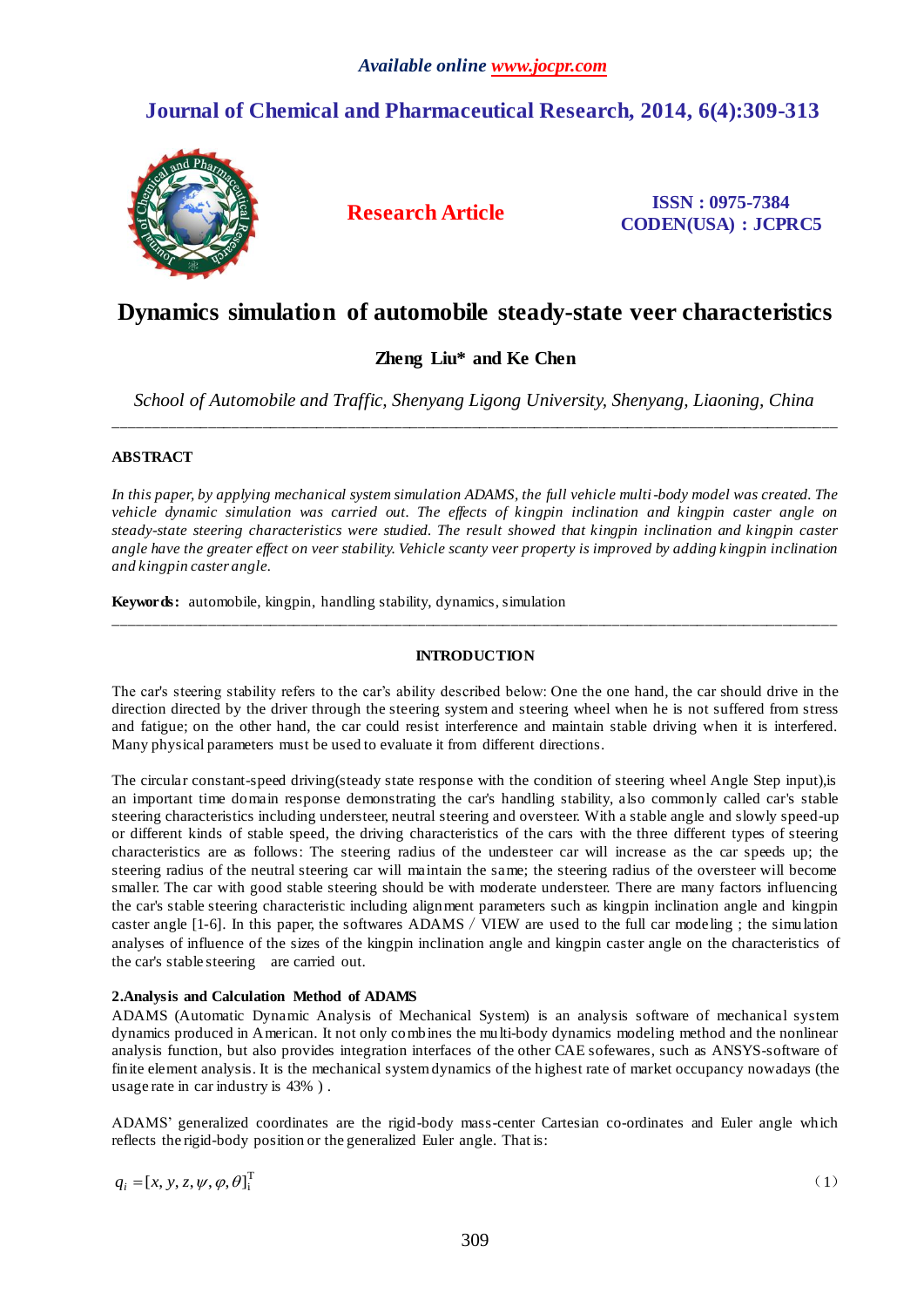$$
q = [q_1^\mathrm{T}, \cdots, q_n^\mathrm{T}]^\mathrm{T} \tag{2}
$$

*\_\_\_\_\_\_\_\_\_\_\_\_\_\_\_\_\_\_\_\_\_\_\_\_\_\_\_\_\_\_\_\_\_\_\_\_\_\_\_\_\_\_\_\_\_\_\_\_\_\_\_\_\_\_\_\_\_\_\_\_\_\_\_\_\_\_\_\_\_\_\_\_\_\_\_\_\_\_*

Its established dynamics equations using the Lagrange multiplier method are as follows:

$$
\frac{\partial}{\partial t} \left( \frac{\partial \mathbf{K}}{\partial \dot{q}_j} \right) - \frac{\partial \mathbf{K}}{\partial q_j} + \sum_{i=1}^n \frac{\partial \psi_i}{\partial q_j} \lambda_i = \mathbf{F}_j
$$
\n
$$
\psi_i = 0 \qquad (i = 1, 2, ..., m)
$$
\n(3)

In the above equation, K refers to kinetic energy;  $q_i$  refers to generalized coordinates describing the system;  $\pmb{\psi}_i$ refers to the system's constraint equation;  $F_j$  refers to generalized force in the direction of generalized coordinates;

 $\lambda_i$  refers to Lagrange multiplier array of  $m \times 1$ .

It is inevitable to solve a series of nonlinear algebraic equations when kinesiology and statics are analysed. To solve the equations quickly and precisely, the modified Newton-Raphson iterative algorithm is used in ADAMS.

For the differential equations of kinesiology, according to the characteristic of the mechanical system, different integration algorithm may be used. For the rigid body system, rigid integration program of the BDF (Backwards Differentiation Formulation) with variable coefficient may be used. It is predictor-corrector methods with automatic change of order and step-size. For the high-frequencies system, coordinate-partitioned equation and adams-Bashforth-adams-moulton may be adopted.

### **3.Modeling**

In this paper, ADAMS/View is used to establish full car model of multi-rigid-body system. As shown in Fig. 1, car chassis model, front independent suspension model of double horizontal arms suspension type, steering mechanism model, rear suspension model of oblique arm type, tire model and road surface spectrum are included. At the same time, the parameterized design of the front suspension and steering mechanis m is made. In order to modify any parameter freely, eleven variables are created representing respectively kingpin length ,kingpin inclination angle, kingpin caster angle, up horizontal arm length, up horizontal arm plane dip, down horizontal arm length, down horizontal arm plane dip, down horizontal arm plan oblique dip, spring stiffness, shock absorber damping.



**Fig. 1: Full car model of multi-rigid--body system**

The whole system includes eleven free degrees including six of the car body, two free rotation degrees of the front suspension left-right horizontal arm, two free rotation degrees of rear left-right horizontal oblique arm and one degree of steering- system stiffness.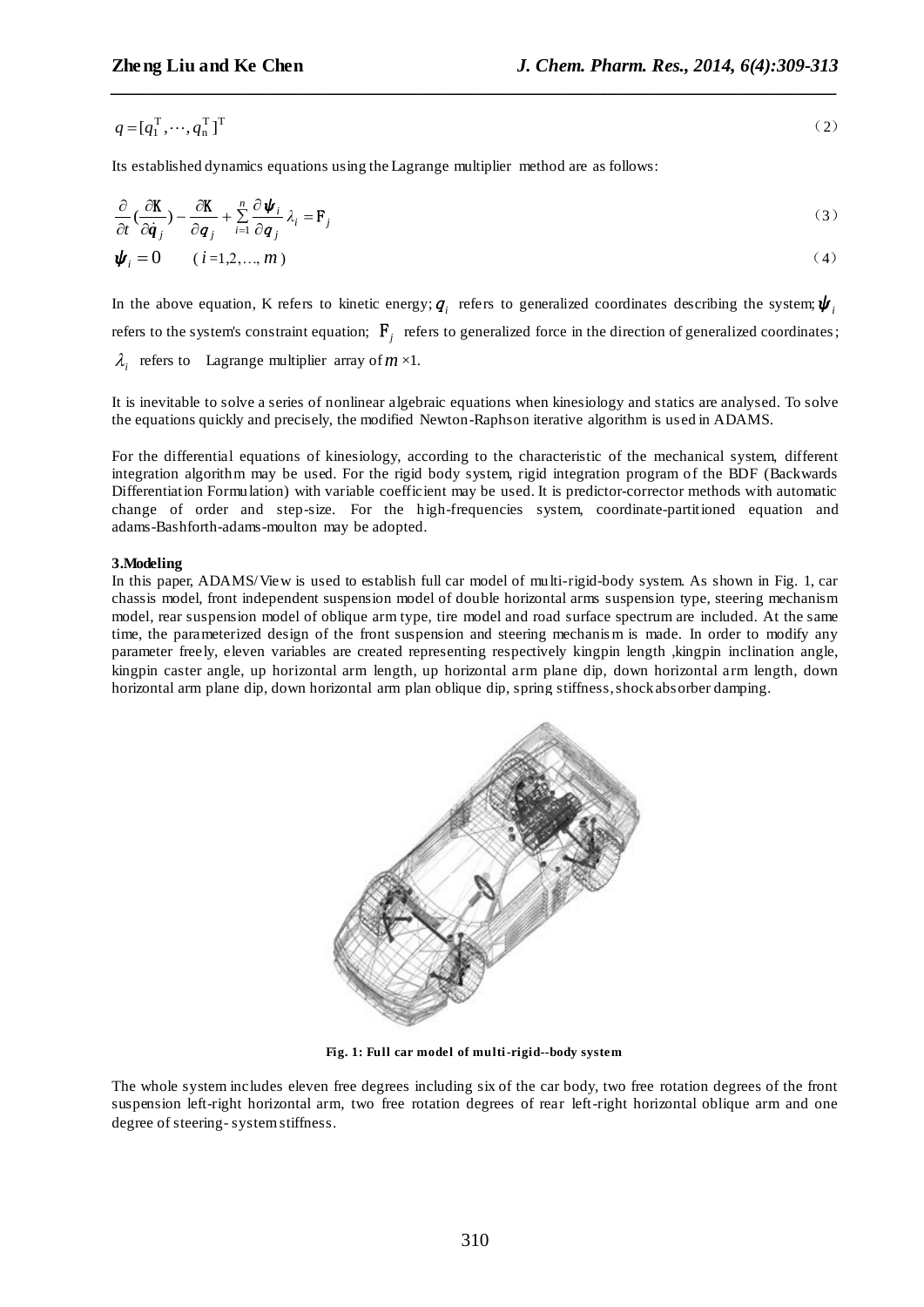#### **RESULTS AND DISCUSSION**

*\_\_\_\_\_\_\_\_\_\_\_\_\_\_\_\_\_\_\_\_\_\_\_\_\_\_\_\_\_\_\_\_\_\_\_\_\_\_\_\_\_\_\_\_\_\_\_\_\_\_\_\_\_\_\_\_\_\_\_\_\_\_\_\_\_\_\_\_\_\_\_\_\_\_\_\_\_\_*

Parameters of the full car model: total mass is 2010 kg; axle base is 2600 mm; front wheel base is1650 mm; rear wheel base is 1650 mm; rear wheel kingpin inclination angle is  $10^{\circ}$ ; kingpin caster angle is  $2^{\circ}$ ; distance between mass center and front axle center1335mm is 1335 mm; mass center height is 600 mm. The front suspension is double horizontal arms suspension; the rear suspension is double vertical arms suspension.

Simulation of the driving of the model car: Parameters maintain the same; input the steering wheel Angle Step; output the simulation changing curve of the turning radius based on the change of the speed. As shown in Fig.2.The figure shows that the turning radius become larger and larger as the speed increases. So the car is with the character of understeer.



**Fig. 2: Turning radius with the change of speed**

On the condition that other conditions maintain the same, according to the full model car, the kingpin inclination angles will be modified into  $5^\circ$ ,  $8^\circ$ ,  $11^\circ$ ,  $14^\circ$  in turn and simulates them respectively to get the curve of the steering radius according to the change of the car's speed(figure 3).



As shown in Fig. 3, the speed basically changes as the kingpin inclination angles increases, and the turning radius become larger, the characteristics of the understeer increase. The influence of the kingpin inclination angles on the steering stability mainly concentrates on the self-turning moment which makes an effect on the elevation of the body of the car. At the same time, the front wheel self-turning moment is created as the potential energy of the car system increases. As the kingpin inclination angles become larger, the range of the body elevated grows and the self-turning moment increases, the characteristics of the understeer increases.

On the condition that other conditions maintain the same, modify the kingpin caster angle into  $0^{\circ}$ ,  $4^{\circ}$ ,  $7^{\circ}$ ,  $10^{\circ}$  in turn and simulate them respectively to get the curve of the steering radius according to the change of the car's speed (figure 4).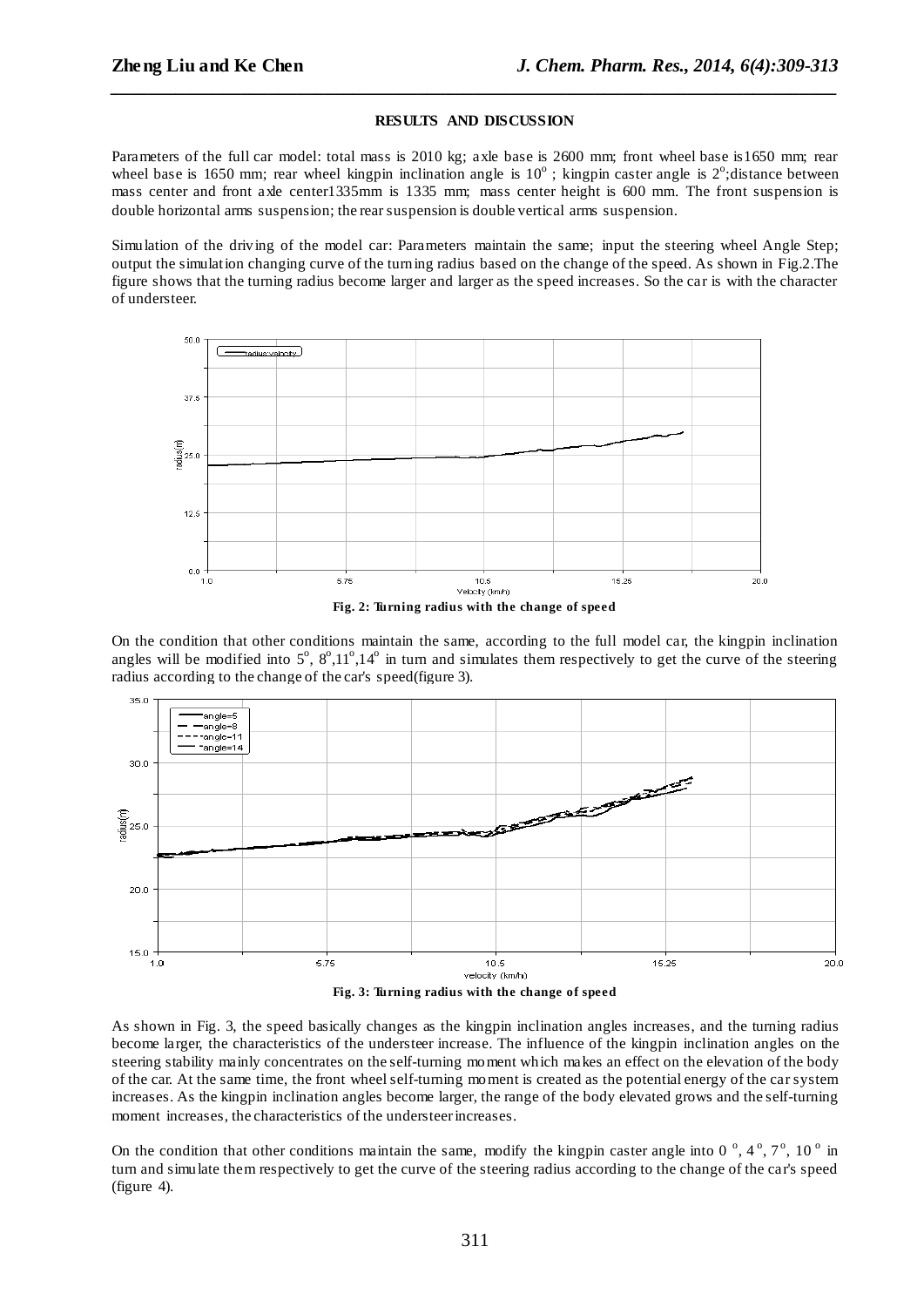

*\_\_\_\_\_\_\_\_\_\_\_\_\_\_\_\_\_\_\_\_\_\_\_\_\_\_\_\_\_\_\_\_\_\_\_\_\_\_\_\_\_\_\_\_\_\_\_\_\_\_\_\_\_\_\_\_\_\_\_\_\_\_\_\_\_\_\_\_\_\_\_\_\_\_\_\_\_\_*

As shown in the Fig. 4, with the increase of the kingpin caster angle and the increase of the speed, the turning radiuses all become larger gradually and the understeer inclination become larger. The influence of the kingpin caster angle on the steering stability mainly concentrates on the wheel's self-turning moment coming from the sideways force. The moment creates an additional corner in proportion to the sideways force. The corner has a effect on the increasing inclination of the understeer and is beneficial to the characteristics of steering stability. Self-turning moment become larger when the kingpin caster angle is increased and the increase of the additional have an effect on the increase of the understeer. The reason why the change of the starting steering radius is so large is that on the one hand, self-turning moment increases when the kingpin caster angle become larger, on the other hand, on the condition of the corner of the unchanged steer, when the kingpin caster angle become larger and the steering pull-arm become longer, the wheel corner decrease  $1^{\circ}$  o and the radius curve moves up. Besides, the figure also shows that the increase inclination of the steering radius corresponding to the caster angles from small to large and in order not to increase too much weight of the steering wheel, the caster angles should not be too large.

Taking the characteristic of the understeer into consideration, objective function is the car's steering radius and optimal variables are kingpin inclination angle and kingpin caster angle. The range of variables is  $5^{\circ}$  -14  $^{\circ}$  of the kingpin inclination angle,  $0^{\circ}$  -10° of the kingpin caster angle. By the way of optimal simulation analysis, the turning radius is largest when the kingpin inclination angle is  $14^{\circ}$  and the kingpin caster angle is  $10^{\circ}$ ; the turning radius is the smallest when kingpin inclination angle is  $5^\circ$ , the kingpin caster angle is  $0^\circ$  (shown above the dotted line in Fig. 5.



**Fig. 5: Turning radius with the change of speed**